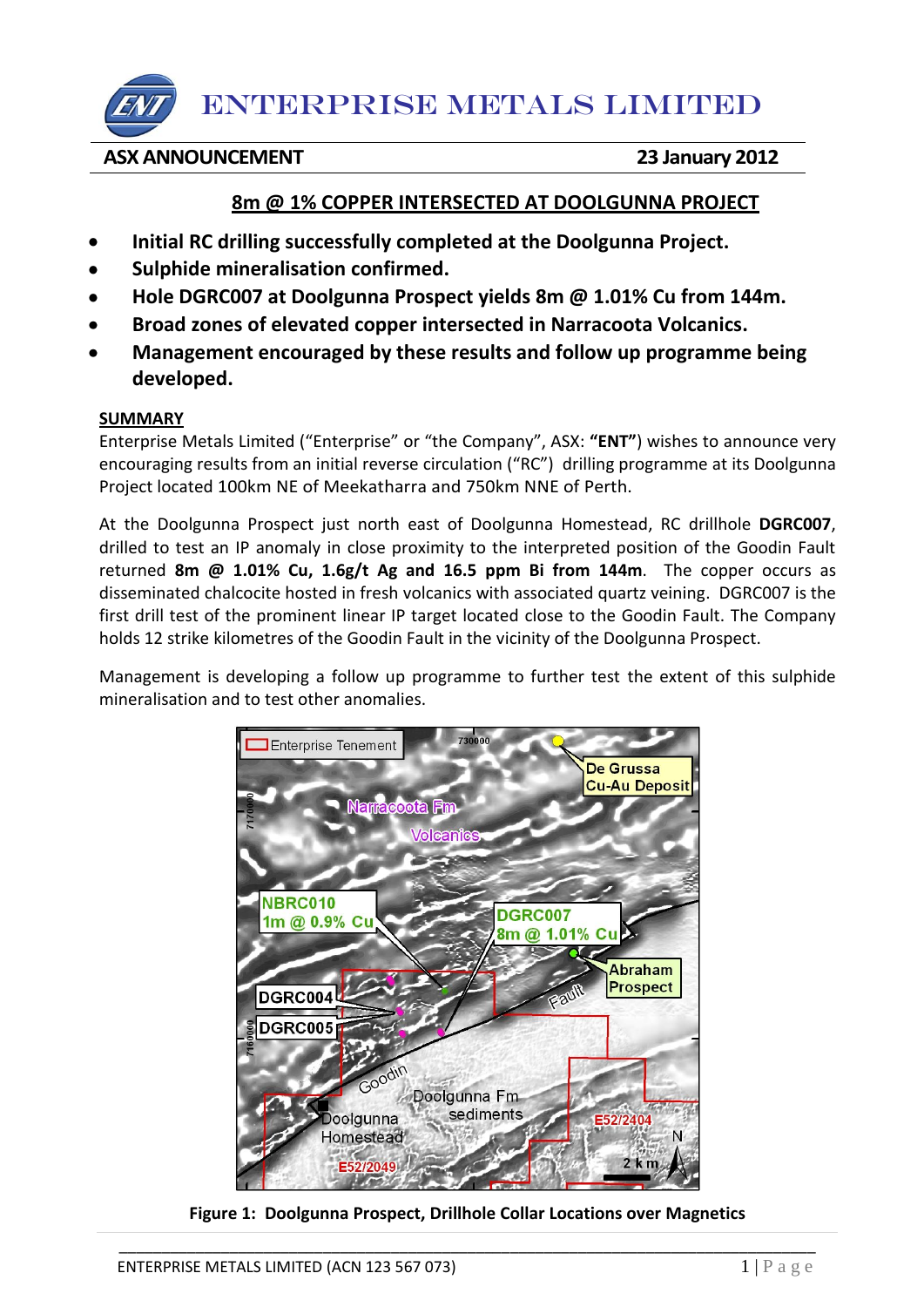## **BACKGROUND**

The drilling programme (31 holes for 5,049m spread over the three prospects) confirmed the presence of sulphide mineralisation. It successfully tested coincident IP and elevated coincident multi-element surface geochemical anomalies in Narracoota Formation volcanics and associated sediments adjacent to the Goodin Fault. The anomalies were considered to be indicative of the presence of sulphide mineralisation at depth, with potential for volcanogenic massive sulphide (VMS) mineralisation similar to Sandfire Resources NL's De Grussa copper-gold deposit.

#### **RC DRILLING RESULTS**

#### **Doolgunna Prospect**

Ten RC holes for a total of 1,518 metres were drilled to test coincident IP and elevated coincident multi-element surface geochemical anomalies in Narracoota Formation volcanics and associated sediments adjacent to the Goodin Fault. (Refer Appendix 1)

Hole **DGRC007** was drilled to test an IP anomaly at or close to the interpreted position of the Goodin Fault. The hole returned a highly significant intersection of 8m @ 1.01% Cu, 1.6g/t Ag and 16.5 ppm Bi from 144m. The copper occurs as disseminated chalcocite hosted in fresh volcanics with associated quartz veining, in close proximity to the interpreted position of the Goodin Fault.

The ENE trending Goodin Fault separates the magnetically complex Narracoota Volcanics (with interbedded sediments) to the north from the magnetically "quiet" Doolgunna Formation sediments to the south, and is potentially a pathway for the mobilisation and/or deposition of copper mineralisation. In the vicinity of the Doolgunna Prospect, the Company holds 12 strike kilometres of the Goodin Fault, and DGRC007 is the first hole to be drilled close to the Goodin Fault. (refer Figure 1)

The presence of elevated copper values within volcanics in holes **DGRC004** and **DGRC005** is considered significant because these values are three times greater than average crustal abundance for basalt (refer Table 1 below). In addition, these holes lie 2km SW along strike from hole NBRC010 drilled by Enterprise in late 2009, which intersected an 8m wide vein of chalcopyrite, pyrite and carbonate from 107m-115m. Within this vein, a **1 metre intersection assayed 0.9% Cu, 0.4 ppm Au, and 352 ppm Bi from 107m.** The intersections in holes DGRC004, DGRC005 and NBRC010 have highlighted a sizable area within the volcanics, within which there is potential for higher grade mineralisation. (also refer Figure 1)

| <b>Drillhole</b> | From | To     | Int | Au    | Cu                       | <b>Description</b>       |  |
|------------------|------|--------|-----|-------|--------------------------|--------------------------|--|
|                  | (m)  | (m)    | (m) | (g/t) | (ppm)                    |                          |  |
| DGRC003          | 52   | 56     | 4   | 0.23  | $\overline{\phantom{a}}$ | Oxide zone (saprolite)   |  |
| DGRC004          | 16   | $101*$ | 85  |       | 344                      | <b>Basalt</b>            |  |
| DGRC005          | 12   | 150*   | 138 |       | 252                      | <b>Basalt</b>            |  |
| DGRC007          | 144  | 152    | 8   |       | 1.01%                    | Volcanic (pyroclastic ?) |  |
| DGRC010          | 132  | 136    | 4   | 0.4   | $\overline{\phantom{a}}$ | Basalt/Dolerite          |  |

\_\_\_\_\_\_\_\_\_\_\_\_\_\_\_\_\_\_\_\_\_\_\_\_\_\_\_\_\_\_\_\_\_\_\_\_\_\_\_\_\_\_\_\_\_\_\_\_\_\_\_\_\_\_\_\_\_\_\_\_\_\_\_\_\_\_\_\_\_\_\_\_\_\_\_\_\_\_\_\_\_\_

**Table 1: Doolgunna Prospect - Summary of Significant Drilling Results**

\* *denotes end of hole.*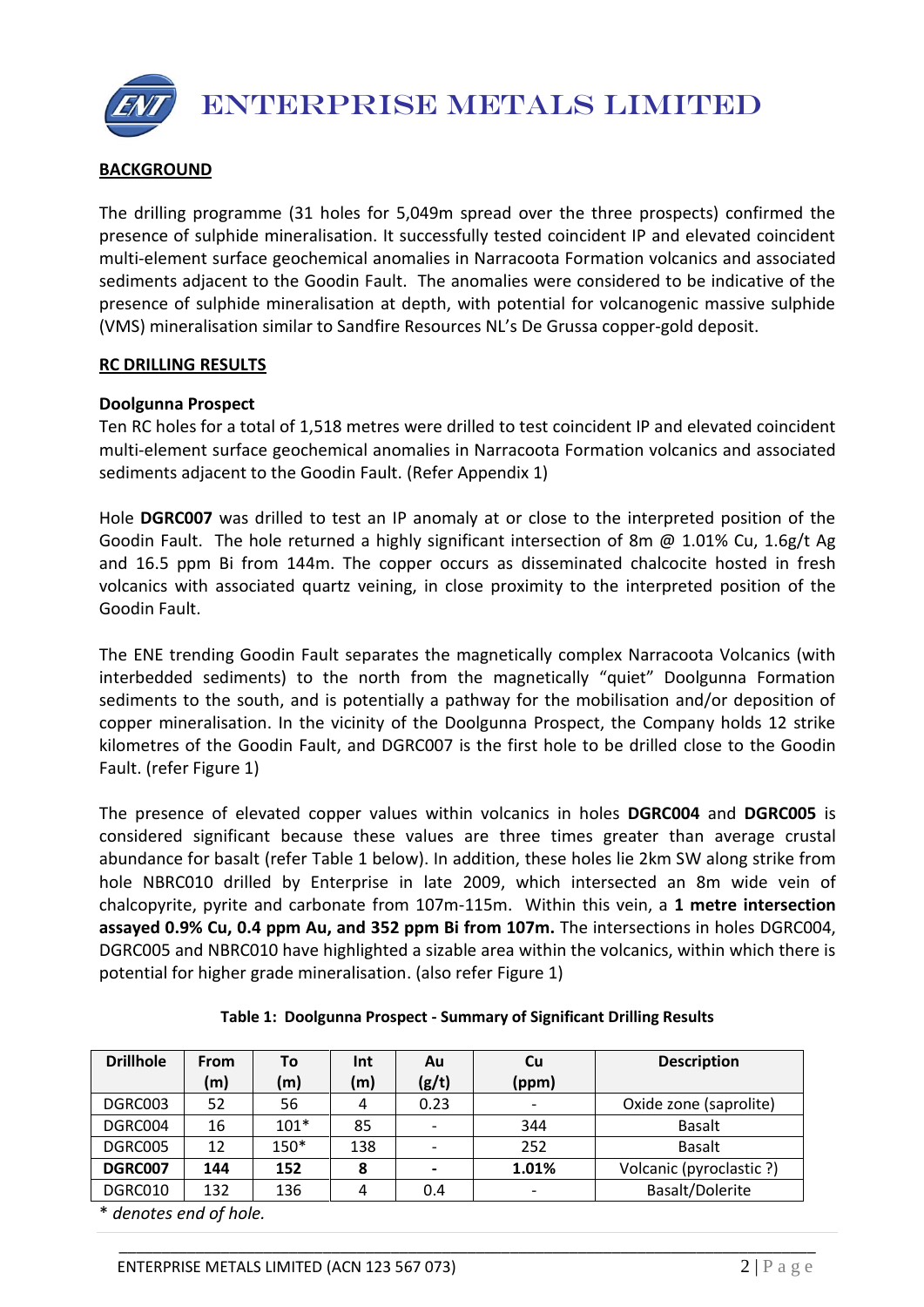

## **Ruby Well West Prospect**

Eight RC holes for a total of 1,450 metres were drilled to test coincident IP and elevated coincident multi-element surface geochemical anomalies in Narracoota Formation volcanics and associated Karalundi Formation sediments adjacent to the Goodin Fault west of Ruby Well.

#### **Ruby Well East Prospect**

Thirteen RC holes for a total of 2,081 metres were drilled to test coincident IP and elevated coincident multi-element surface geochemical anomalies in Narracoota Formation volcanics and associated Karalundi Formation sediments adjacent to the Goodin Fault east of Ruby Well.

The RC drilling has adequately explained the targeted IP features, with several holes returning narrow intervals of sulphide mineralisation with elevated gold and copper values. The broader surface copper geochemical anomalism is thought to be a reflection of a general increase in the copper content of the volcanics in the vicinity of Ruby Well, i.e. a lithological association. A summary of significant drill results are in Table 2 and drill hole locations are shown in Figure 2.

| <b>Drillhole</b> | From | То  | Int | Au    | Cu    | <b>Description</b> |  |
|------------------|------|-----|-----|-------|-------|--------------------|--|
|                  | (m)  | (m) | (m) | (g/t) | (ppm) |                    |  |
| RWRC002          | 132  | 140 | 8   | 0.49  | -     | Saprock/Basalt     |  |
| RWRC012          | 88   | 92  | 4   | 0.13  | -     | Shale              |  |
| RWRC019          | 88   | 96  | 8   | 0.12  | -     | Saprolite/Saprock  |  |
| RWRC016          | 168  | 176 | 8   |       | 1150  | Volcanic           |  |

#### **Table 2: Ruby Well Prospects - Summary of Significant Drilling Results**

#### **COMMENT**

The Company holds approximately 70 kilometres of the Goodin Fault zone, most of which is covered by varying thicknesses of younger transported sediments. In the immediate vicinity of the Doolgunna (Homestead) Prospect the Company holds approximately 12km of the Goodin Fault zone, and DGRC007 is the first hole to be drilled in close proximity to the Goodin Fault. The Company is therefore encouraged by this strong copper intersection from its initial RC drilling program.

The geological and 4m composite geochemical results are currently being assessed in relation to the IP geophysical data, and a comprehensive follow up program will flow from this and the results of re-assay of selected 1 metre samples.

gn Ryon

**Dermot Ryan Managing Director**

*Contact: Telephone: 08 9436 9200 Facsimile: 08 9436 9299 Email: admin@enterprisemetals.com.au*

The information in this announcement that relates to Exploration Results has been compiled by Mr Dermot Ryan, who is a Fellow of *the Australian Institute of Geoscientists, and a full time employee of geological consultancy Xserv Pty Ltd. Mr Ryan has sufficient relevant experience in the techniques being reported and styles of mineralisation and types of deposit under consideration, and in the*  activity he is undertaking, to qualify as a Competent Person as defined in the 2004 Edition of the "Australian Code for Reporting of *Exploration Results, Mineral Resources and Ore Reserves" (the JORC Code), and consents to the inclusion of the information in the form and context in which it appears*.

\_\_\_\_\_\_\_\_\_\_\_\_\_\_\_\_\_\_\_\_\_\_\_\_\_\_\_\_\_\_\_\_\_\_\_\_\_\_\_\_\_\_\_\_\_\_\_\_\_\_\_\_\_\_\_\_\_\_\_\_\_\_\_\_\_\_\_\_\_\_\_\_\_\_\_\_\_\_\_\_\_\_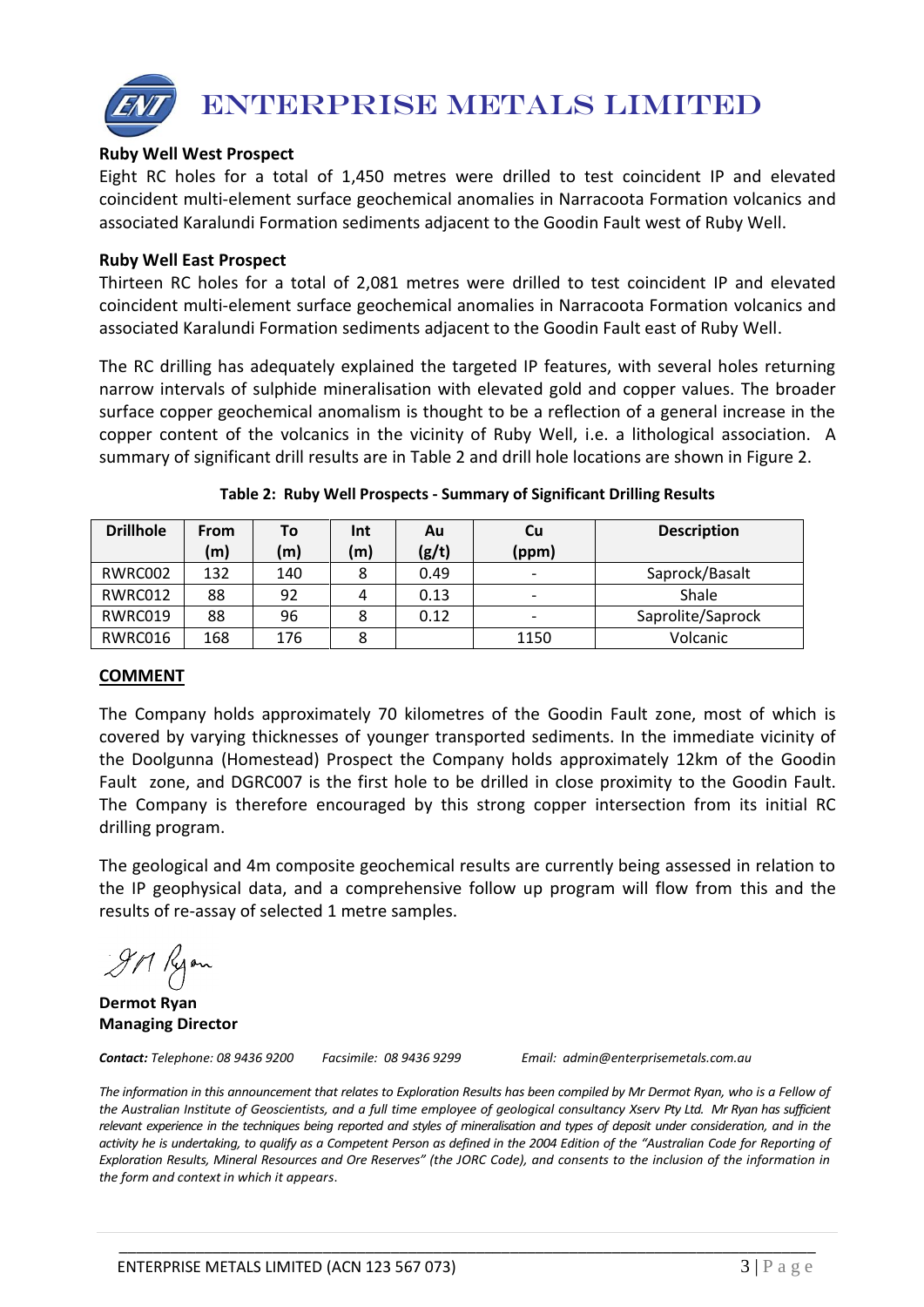

**Figure 2: Drillhole Collar Location Plan over Regional Magnetics**